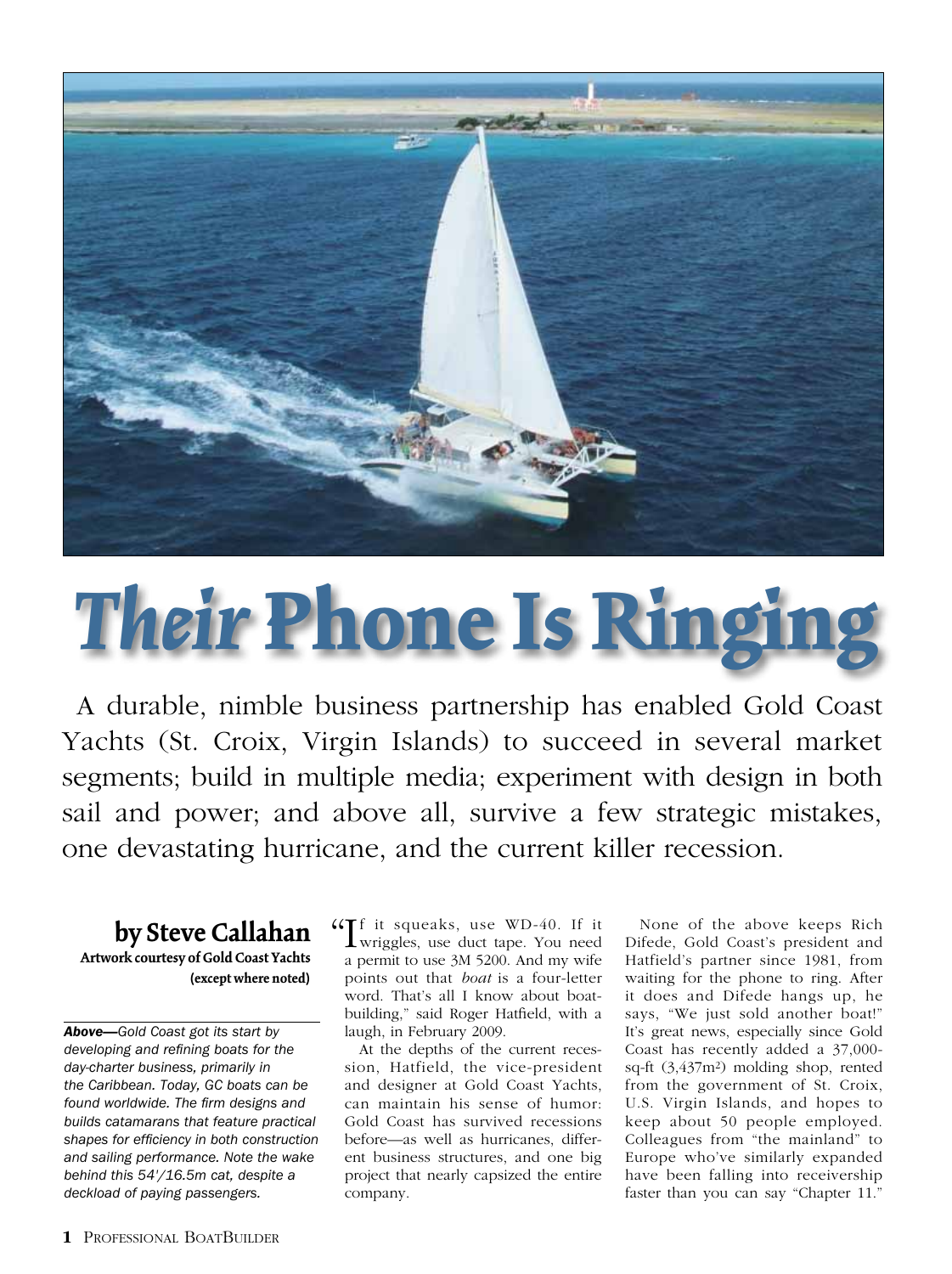

Gold Coast's strategy? They've crossbred raceboats, cruising boats, and workboats, and seamlessly melded the theoretical with the practical.

"We can tack quickly," Difede says. "If the phone isn't ringing for a day-charter cat, or wave-piercer ferry, or private sailboat, well, what's the phone ringing for? We'll build *that*!" He praises Hatfield's ability to divorce a designer's ego from what clients require. Thanks to design-andconstruction flexibility, Gold Coast recently launched its 92nd custom boat. Most are 50*'* to 65*'* (15.2m to 19.8m) in length, though they range from a 12*'* (3.6m) micro-voyaging sailboat to a 104*'* (31.7m) passenger ferry, and include a stylistic scope that spans everything from elegant yachts to floating Humvees.

In the mid-1970s Difede was a<br>Isurfer, bumming around Mexico surfer, bumming around Mexico with his brother and high-school friends from New Jersey. He'd bought a farm south of the border, but when that scene turned a little too "wild west" for his liking, Difede got his long hair lopped off, packed up the boards and dog, and headed to St. Croix.

As for Hatfield, he was focused on sailing "since my mother's womb," he claims. First racing with his father and on one-designs at YMCA camp, and later at Stevens Institute of Technology, in Hoboken, New Jersey—where "my passion for sailing eclipsed my need to study"—he eventually dreamed of building a ferro-cement cruiser. Then he spied designer/builder Jim Brown's trimaran

plans in *The Whole Earth Catalog*, in 1973. Hatfield spent two years building a Brown-designed Searunner 31 (9.4m) with his wife, Cynthia, in her 96-year-old grandmother's backyard near Washington, D.C., and another two years living aboard the completed tri in the Chesapeake before heading south. When the money ran out, they were on St. Martin.

Hatfield's experience building with epoxy lured repairwork. "I was pretty handy and logical about what was wrong and how to fix it," he says. He'd memorized both Searunner 31 and 37 (11.2m) plans: topsides, bottom plates, frames, cross structure. . .

. "So when I stepped on other multihulls, I already knew exactly what to look for." Arrangements differed, but the structures were similar.

He soon met Peter Spronk. "Everybody loved his catamarans, but Peter made a lot of compromises to make really beautiful boats," Hatfield says, noting especially low underwing clearances to maintain a sleek profile. "The merciless pounding these boats took when bashing upwind into tradewind waves wasn't well received by the underwing plates, so I was graced with a lot of repairwork. I developed X-ray vision," he says, becoming so familiar with Spronk boats that he could sketch their structures without going aboard. Spronk's creative uses of wood and epoxy to build lapstrake, multi-chine,

*Left—The 57'/17.4m* Nube Volante *was Gold Coast's first charter catamaran. Designed by Roger Hatfield, a company founder, the boat's drawings are deceptively simple. Hatfield became a master of multihull dynamics, in part by analyzing others designers' damaged boats that he repaired after arriving in the Virgin Islands in the late 1970s. This early cat—featuring skinny hulls, rocker, quite veed sterns, and spoon bows—was inspired by racing boats of the era. Below—Gold Coast was quick to embrace the virtues of wing masts in fact, the first builder to put them on commercial craft. The big spars work well in typical tradewind conditions. Here, the base of a GC designed-and-built wing mast on a 46'/14m cat.*

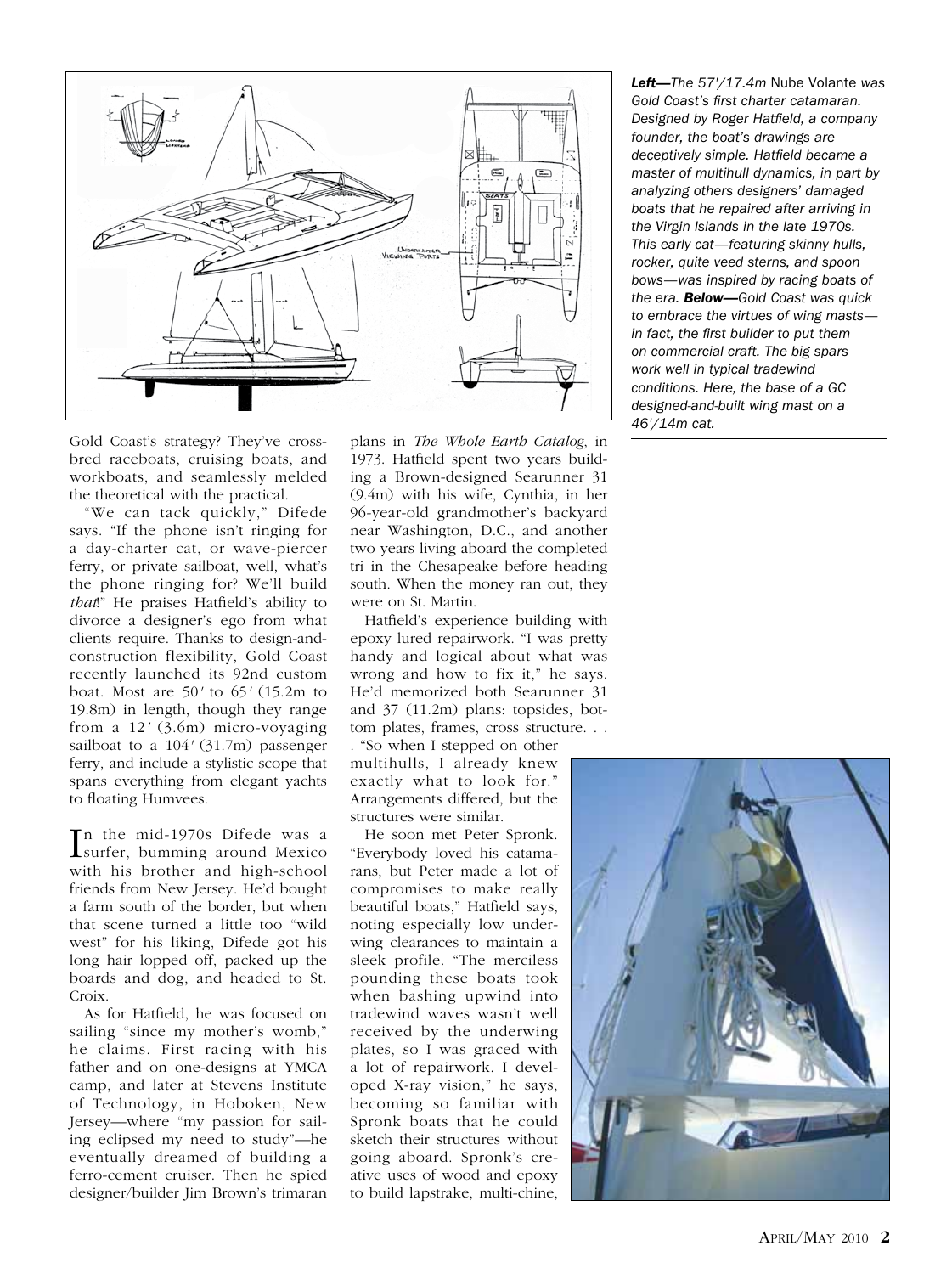

*Top—Delivered in '05,* Makani*'s advanced-composite construction throughout makes the 64'/19.5m cat an exciting daysailer in the Hawaiian Islands charter business. GC occasionally collaborates with the party commissioning the job, in this case skipper Jon Jepson and naval architect Dave Wallworth, who participated in the project's design and build. Bottom—*Kai Kanani*, delivered two years later, is a less exotic commercial cat. But she shared the same hull mold as* Makani*. Where possible, Gold Coast president and co-founder Rich Difede encourages a cost-effective approach to the company's extensive inventory of tooling: different boats may now have certain shapes and/or whole parts in common.* 



and round-bottomed boats added to Hatfield's growing common-sense approach to design and structure. *[For more on Spronk cats, see* Professional BoatBuilder *No. 119, page 78—Ed.]*

To work legally, though, the Hatfields moved to St. Croix, where Russell Brown, Jim's son, introduced Hatfield to Difede one day, out riding waves. Hatfield's and Difede's love of the sea and balance of skills soon led them into a three-way partnership with another young man, who owned a water-sports retailing business called Gold Coast. Together the three formed Gold Coast Yacht Consultants, which would continue to repair boats and begin to hack a marina out of a mangrove swamp in a small bay west of Christiansted called Salt River, where they also sold WEST System epoxy. "It was really just a question of what to do to feed yourself," recalls Difede. Building a business was not a high priority. "I actually had a nowork surf clause back then, which

was basically guilt-free bailing-out-ofwork to go surfing whenever conditions were good." Hatfield wanted similar flexibility to spend with his family.

Hooked on design and construction, Hatfield focused on what made boats go fast. Part of his deal with clients had always been: "I get to go sailing on your boat after I help fix it. Right?" So, he sailed on numerous designs. Between 1978 and 1980, on St. Martin, he enjoyed a growing racing circuit in the region, as Spronk attracted expert multihull sailors like Phil Weld, with Weld's Dick Newick–designed *Rogue Wave*. "I was regularly racing against a fleet of 15 boats," says Hatfield. "The cats were all good in windy reaching conditions, but slower upwind. My one claim to fame was that, in light airs, I trounced them all to windward by hours." He'd done that in his multichine plywood cruising boat.

"I was really curious about hull

swim underneath the boats. It didn't take me long to intuit what was working and why. The first time I sailed on a Newick tri, I was astounded by how beautifully it accelerated. My Searunner would get stuck at 8 knots, and then it would take immense power to get the boat up skittering along the surface in a semi-planing mode on a reach. This Newick tri didn't do that at all. It and the Spronks just accelerated right through the range. But the Spronk cats and Newick tris were really hurting for payload. They couldn't carry many passengers or much cruising gear."

shapes," Hatfield recalls. "I would

Conventional cruising trimarans at the time typically featured hull lengthto-beam ratios of between 6:1 and 8:1. The latter ratio, Hatfield found, could not quite escape hull speed. Newick and Spronk tris sported 12:1 or more. Where, then, is the sweet spot? "The magic ratio for me became 9:1," says Hatfield, which he applied to *Manta*, his first multihull design. "She would drag a little bit of transverse wave, but like the Newicks, she'd accelerate when the puff came without hitting the wall, could clock 20 knots for hours, and was very competitive in the local multihull racing fleet." Hatfield also designed and built a 34*'* (10.3m) sailing hydrofoil with an 11:1 L/B main hull and large-plate Bruce foils in lieu of outer hulls. Though very quick in some conditions, *The Mad Hatter*'s skinny main hull and short foils provided almost no pitch dampening, and the foil occasionally gave insufficient lift,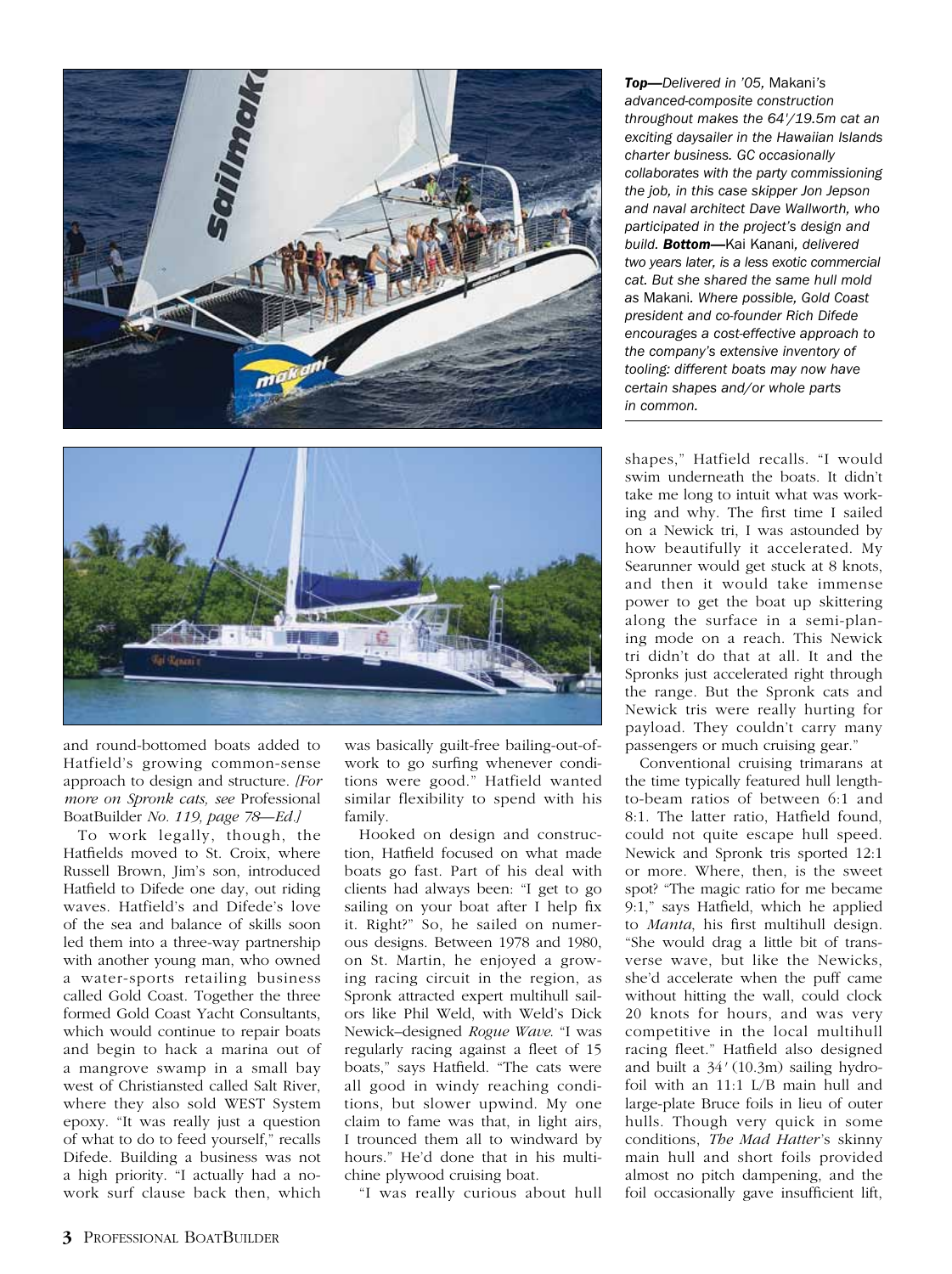



*Still another market successfully exploited by Gold Coast is the passengercarrying powercat, which—thanks to GC's patented wave-piercing hull designed by Hatfield (above left and left)—has proved to be a near-perfect vehicle for fast, fuel-efficient, inter-island travel. The ride quality is highly regarded, with written testimonials from experts to prove it. Above right—*Spirit of Kauai*, a* 



making the boat *too* thrilling at times. Hatfield amputated her foils and gave her prosthetic amas. She set records for the two fastest times around St. Croix, which still stand. Difede meanwhile had bought Russell Brown's *Jzerro*, a 30*'* sheet-plywood proa that outperformed numerous bigger multihulls racing in the Caribbean. At Gold Coast, fast toys had turned into a preoccupation.

Hatfield admired Newick's master-spline techniques for developing hull shapes, but Hatfield had experimented with sweeping, rotating, and extending the curves to expand possible shapes while retaining one master template with which to produce all the hull's frames. For topsides, Hatfield followed Gougeon Brothers' use of "tortured" (stress-formed) plywood, bent along both axes. But to minimize difficulties and limitations, he strip-planked hull bottoms and stressed ply over aircraft-style framestringer structures. To reduce labor while still producing elegant wing akas like Newick's, Hatfield laminated beams over a common jig, and then tortured plywood for skins. (For my profile of Dick Newick and his multihulls, see PBB No. 122, page 40.)

*Manta* and *The Mad Hatter* drew the attention of Heintz Punzenberger, who owned an old Piver multihull. Most daycharter boats in the area had

*custom GC sailing cat, scoots along under power alone.* 

once been workboats or cruisers, duly adapted to their changed role. But Punzenberger commissioned Gold Coast for a purpose-built boat to run passengers out to Buck Island Underwater National Park. Shallow draft, load-carrying capacity, high performance, maneuverability, and durability were prime directives for *Terero II*, a 42-footer (12.8m) launched in 1984. Hatfield embraced *Terero II*'s payload needs, but also recognized that even workboats could benefit from singlehanded-raceboat developments such as the way all control lines were led in organized banks aft to a centralized helm/control station. *Terero II* carried a big mainsail and small jib, then common only on catamarans too flexible in structure to support big jibs. The big-main/small-jib sail plan would become standard even on shorthanded offshore monohulls by the late 1990s, and only recently on production boats.

Hatfield was the first to put a wing mast on a workboat, which boosted performance and tacking speed. While Punzenberger easily singlehanded the boat, passengers remained on comfortable bench seats between the hulls, where they enjoyed safe unfettered views, room to roam, and a stable

platform. They also could duck below and observe reefs through a large underwater viewing port. Resinimpregnated paper-honeycomb cores were fitted between framing members, while thin outer skins produced stiff-yet-light topsides and other panels. The boat was fast, beautiful, and efficient, paid for herself very quickly, and has been reliably thrilling paying passengers for more than two decades.

Change was in the air, though. In 1985, Gold Coast had to alter its working arrangement at Salt River, so Hatfield and Difede became tenants, took the opportunity to shed their third partner, incorporated the business, and cast off their laid-back boatbum approach.

The phone began ringing. In 1986, Gold Coast would deliver two 49-passenger day-charter catamarans. Hatfield wanted to fashion the first, a 57-footer (17.3m) called *Nube Volante*, after a new crop of large racing cats; like the trimarans, these big cats tended to be fine-ended with, in Hatfield's words, quite veed skinny butts. Despite a 15:1 lengthto-beam ratio in her hulls, Hatfield became worried when *Nube*'s weight amounted to  $4.000$  lbs  $(1.814 \text{ kg})$ greater than a typical racer's 10,000 lbs (4,536 kg). And yet, Hatfield recalls, "the boat just exploded with sailing energy. It was more than you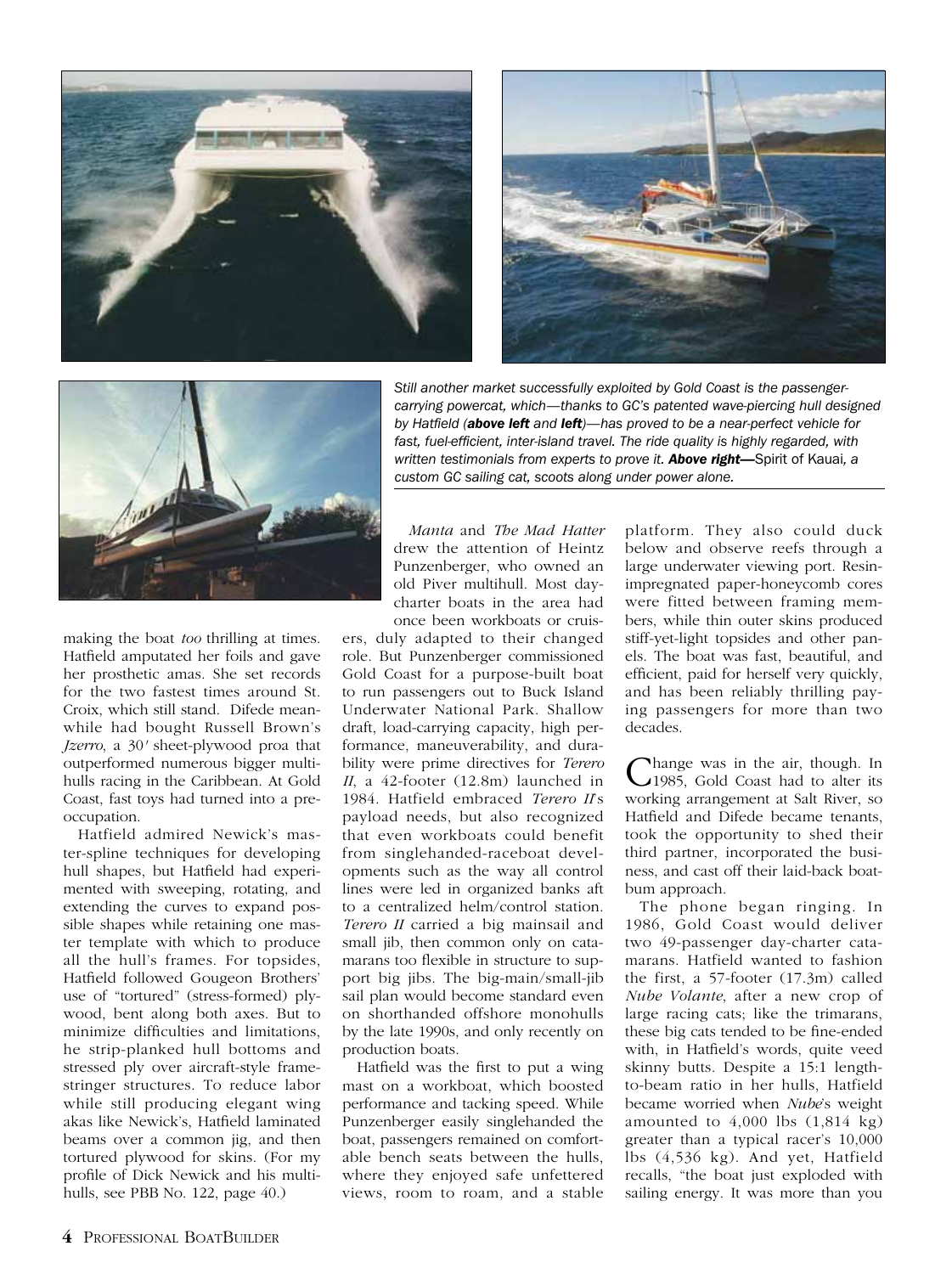wanted: powerful, fast, clean, exciting, slippery, dangerous, wet. It didn't matter that she was a little bit heavier. It didn't matter that the rig was smaller. It was quite an eye-opener." From *Nube* on, day-charter boats, cats in particular, became the primary staple of Gold Coast's business.

Although *Nube*'s huge cockpits offered guests spacious seating, Gold Coast would outfit future charter cats with cabintops to protect passengers from sun and water, and provide bar and galley services. Typically open to the decks aft, these cabins allow passengers to easily roam. Across the cabintops all control lines run aft to raised centralized control stations, where the captains can eye their decks' perimeters and handle all maneuvers. Hatfield continued to employ wing spars, big mainsails, and small blade jibs, noting, "The cat structure has a really lousy load path for a headstay. You can lie about it or deny it, but it's there. Our sailmaker cuts 15*"* [381mm] of sag into the headsail luff for that big piece of wire on a 65-footer [19.8m]. It's intolerable if you really are interested in upwind performance. The catamaran just lends itself more to a uni-rig with a jib blade."

This seeming compromise actually provides big advantages. With no large jib, no coffee grinders are required. Jibsheet, mainsheet with four-part purchase, and halyards all lead to a bank of #50 winches. "You have all the 50s right in front of you, so one guy can tack even a 65-footer"—a real boon for either a cruising or charter boat.

*Nube* also slid Gold Coast into new businesses. When money ran out for the client midway through the project, Difede and Hatfield arranged to take a third share in the boat, an arrangement they would extend to other boats, with mixed results.

Even as Hatfield introduced raceboat developments into workboats, he never forgot practical balances. His wing masts featured fat sections, only twice as long in chord as they were in thickness. He employed similarly fat rudders and centerboards of about 12% thickness. All these foils might produce a tad more drag than thin foils, but they also proved less likely to stall and were more forgiving. Physically, they were much tougher than thin foils, a benefit for any centerboard striking bottom.

Through the next five boats or so, Hatfield began bumping up hull volumes, especially at the ends, in part by reducing rocker to a near flatline. "Rocker allows you to turn and rocker allows you to go slowly efficiently," he says. "Rocker doesn't do a damn thing for you when you go fast except make you squat or dig the bow in. In a long, skinny multihull, you can have flare and topsides to heaven, but it's better to have reserve volume down low, where it reacts to waves sooner." Fuller shapes may bounce a bit more, but they keep the noses from digging in and transoms from dragging, especially when a third or more of a boat's working weight is composed of passengers who might all want to rush aft or forward to look at porpoises.

By summer 1989, things were going well. Gold Coast had launched nine charter boats between 53*'* and 65*'* (16.1m and 19.8m). The primary struggle was to obtain and retain about 20 qualified workers. The islands provided little education or training. Difede was also coping with "what it meant to be a real business of a certain size. Once you employ more than 10 people, the EPA [U.S. Environmental Protection Agency], OSHA [Occupational Safety and Health Administration], tax laws, fire regulations—that stuff kicks in pretty seriously," he notes. Slowly, Difede and Hatfield trained a reliable local crew and powered through business problems to develop a series of similar working craft, all built on schedule and to budget. And, notably, all made money for their owners right out of the box.

Then, that September, nearly everything was blown away.

St. Croix residents still talk about Hurricane Hugo. It hit with a nearnuclear blast. Boats were stacked like cordwood on cays. Neighborhoods were reduced to matchsticks. Gold Coast had managed to pack up its shop in containers before the storm, whose winds capsized, righted, capsized, and re-righted at least one trimaran in Salt River. The Hatfield family remained relatively safe in their concrete geodesic dome while many on the island survived only by hiding in their cisterns. Difede found shelter in a reinforced "bomb shelter" next to his cistern. "The next day our corporate records…*everything* was spread out all over the valley," Difede recalls.

"But it didn't rain too much, so we picked up the papers and hung them on clotheslines."

It would take months, even years, before the island's infrastructure was restored and island life got back to "normal," if indeed it ever was. At first working in the open air with portable generators, Gold Coast was able to launch another four boats within a year. In 1991, the company would set a record by launching seven. Today, "twenty guys can pack up the shop in four hours," says Difede, "although it takes a good deal longer to unpack it all and set it up again."

The hurricane did not dampen Hatfield's belief in wing masts. Hatfield: "Five big wing spars on boats in different situations received 140 knots steady-state with gusts to wherever you want to guess. *Nube Volante* and *Terero II* flipped upside down, as did all multihulls under 50*'* [15.2m]. *Sunny Days*, out in the middle of the bay, stayed on her feet, but her mast came down, perhaps helped by a monohull that went between the hulls and sank on the other side. With their wing masts up, the crewed *Sunny Days* and unattended *Kapalua Kai* stood, and did fine. In some respects, I think the wing-masted boats did better than other boats. The book isn't written yet, but there can't be more drag to a wing mast than to an aluminum mast with wires. All that small round stuff is cumulative. A fairing is worth a lot more than that turbulence, but any boat smaller than 50*'* that's going to get caught in a hurricane with 120-knot steady-state winds should get rid of its spar. Crews should unmast it and flop it over the side, because they're likely to lose their whole boat otherwise. Come back and pull your spar from the water once the storm has gone by."

Gold Coast initially employed woodepoxy wing spars built with bentplywood skins and high-lift/high-drag sections. But sections with sharper noses seemed to "quickly bite," Hatfield says. "In Hugo, the wind just blew them off the boats or blew the boats over, in my estimation," he adds. Gold Coast would subsequently strip-plank wing spars and develop more-rounded mast sections. But maintaining perfectly even thickness with wood skins proved difficult. Turning to composites in recent years, Gold Coast resin-infused spars to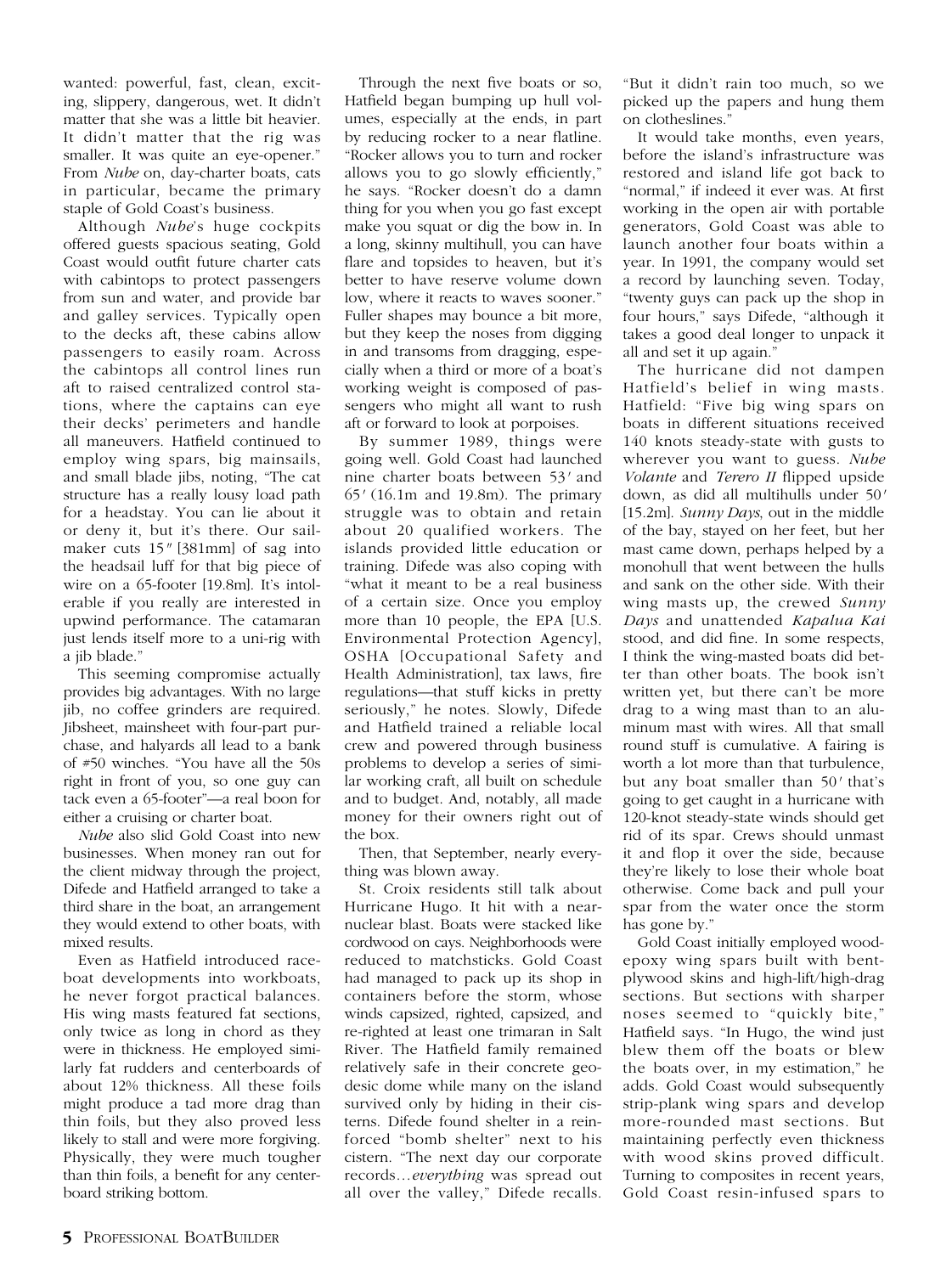*Gold Coast's bright and spacious new boatshop. Hurricane Hugo (September 1989) literally blew away the company's original facility—along with a vast number of structures on St. Croix, including GC founding co-owner Rich Difede's house.* 

structural designs by High Modulus (Auckland, New Zealand), though Gold Coast found controlling the resin was a challenge. Hatfield now prefers pre-preg carbon fiber, though he generally shies away from building spars altogether. Gold Coast has also been building more sailboats with conventional masts as clients focus more on the bottom line than on ultimate performance.

Hatfield has always considered wood to be but *one* great engineering material in a composite structure. By 1990, with a dozen-plus boats launched, Gold Coast had become wood-composite experts, employing lumber, plywood, cores, and all kinds of fabric reinforcement. "One thing we did, perhaps above and beyond what the Gougeon Brothers



had done at their shop, was to glass high-stressed spots." We didn't do so-called sinewed-glass chainplates," says Hatfield, referring to modern raceboat trends. "But I did use a lot of glass sinews. I had no fear of applying unidirectional cloth or anything like that."

 $B$ y the time the first true wave-<br>piercer made its appearance,

Hatfield was on a creative roll. Most earlier multihulls sought to keep bows voluminous and lifted so they wouldn't dig in, but when they did, the wide flat decks on boats like Hobie Cats provided so much resistance to re-emerging, that they often capsized or pitchpoled. With rounded decks nearly mirroring the hulls' bottoms, the SuperCat, a newer beach cat, seemed to poke right through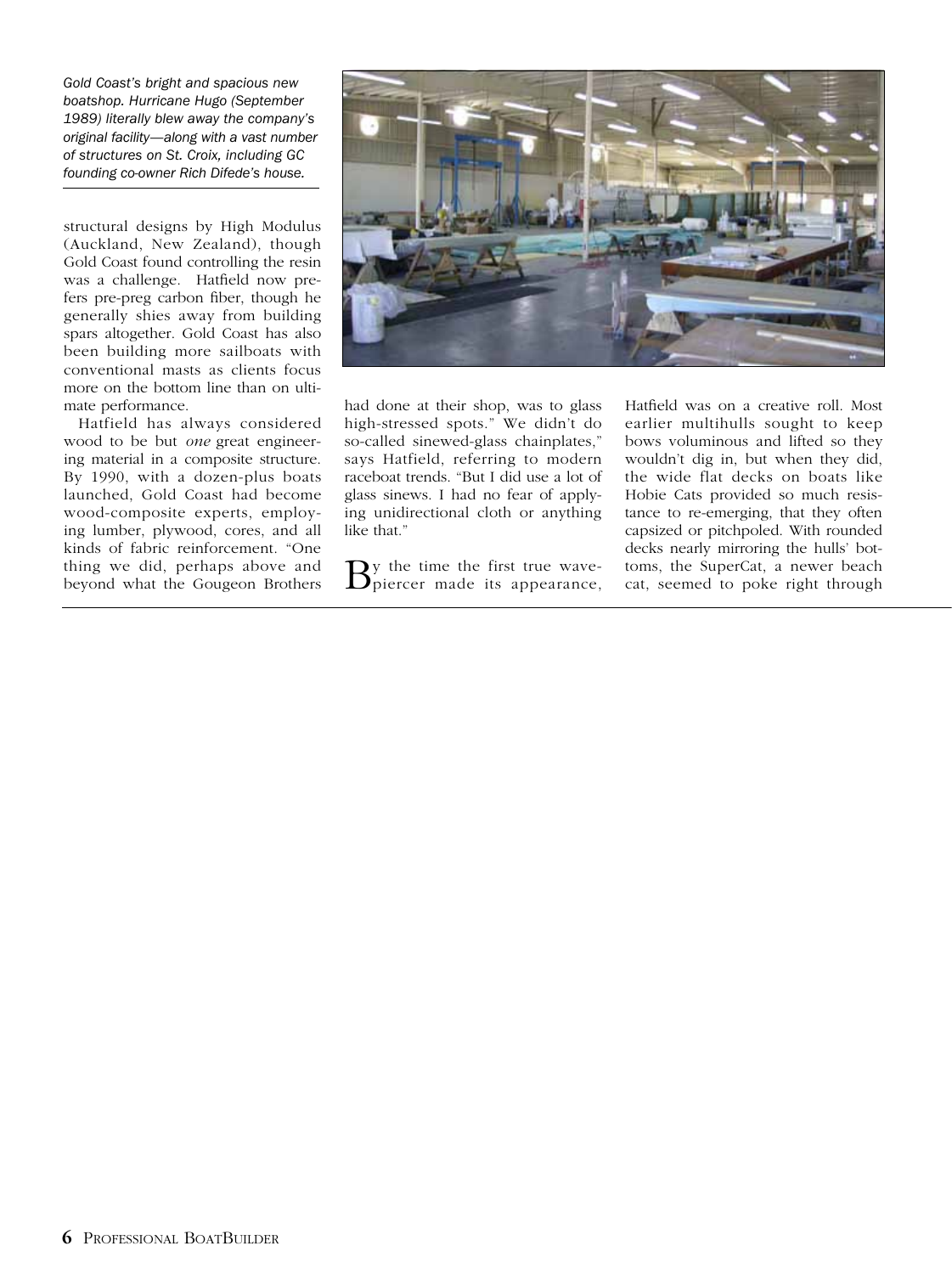

*Wood-epoxy construction was the order of the day, for years, at Gold Coast. But the company made a concerted effort to gain expertise in closed molding composites, which is how GC now builds all its boats. Here we see a 50'/15.2m wave-piercer hull part (left) and bulkheads (right) being resin-infused. The company's efforts to recruit, train, and retain a skilled work force have made Difede a committed activist in the still-nascent movement to improve technical marine training nationwide.* 

waves and re-emerge with much less fuss. The Paul Lindenburgh–designed 60*'* (18.2m) catamaran *Fury* took the concept to full scale, and showed great promise in 1984. Small waterplane area twin hulls, or SWATHs, also had made headway for naval and commercial craft. Their slim submerged catamaran hulls with thin connectives seemed to allow the superstructures to safely glide over rough waves.

Hatfield, who gets seasick, says, "I'd been paying attention to the SWATHs and had seen a needle-like powerboat that someone had drawn up. That boat was structurally impossible, but it was a thought." Sailing his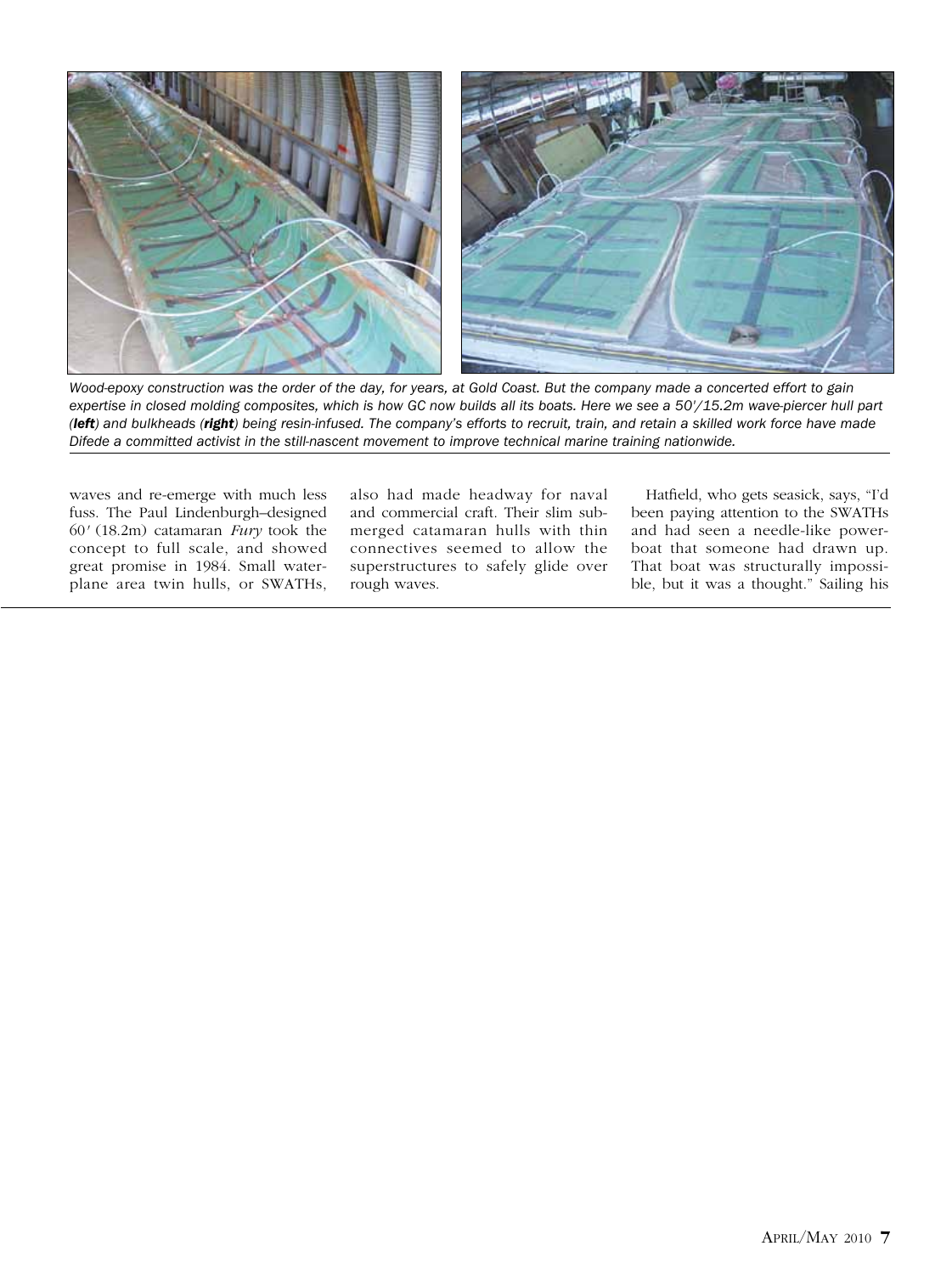

own boat upwind to St. Martin for a race, "I was down to bile," Hatfield says. "I watched how much the boat had to jump over the waves. Lying on my back, miserable, this concept of a power catamaran with really long, low, and fine bows came to



me"—essentially a hybrid between the SuperCat and a SWATH. When he returned home, Hatfield made a model, and found a client. "That first wave piercer in 1991 looks like a pterodactyl, in retrospect," Hatfield says. "But, it's been operating successfully for 18 years now."

Wave piercers became a niche powerboat and secondary staple for Gold Coast, despite their unorthodox aesthetics. Some passengers were more drawn to theme-park rides than traditional yachting aesthetics anyway. *All* passengers enjoyed a greatly

*Two examples of the slippery shapes that Roger Hatfield achieves at his computer "drawing board." Far left—One of the hulls for a 54'/16.5m motorsailer, suspended by crane. Left—A wireform drawing of GC's wave-piercer hullform. Note the "stilt" fairing; it keeps the house connected to the hulls when the boat plunges in a seaway, while minimizing loss of speed.* 

softened ride as the needle noses sliced through—often for a moment completely disappearing in—the Caribbean chop. The 14:1 hulls were so incredibly easy to drive between 20 and 30 knots, they consumed half the fuel of other ferries running slower and giving much bumpier rides.

When Hurricane Hugo wiped out seaplane services in the Virgin Islands, a local attorney who'd ridden on wave piercers saw an opportunity to compete with airlines between St. Thomas and St. Croix. With five wave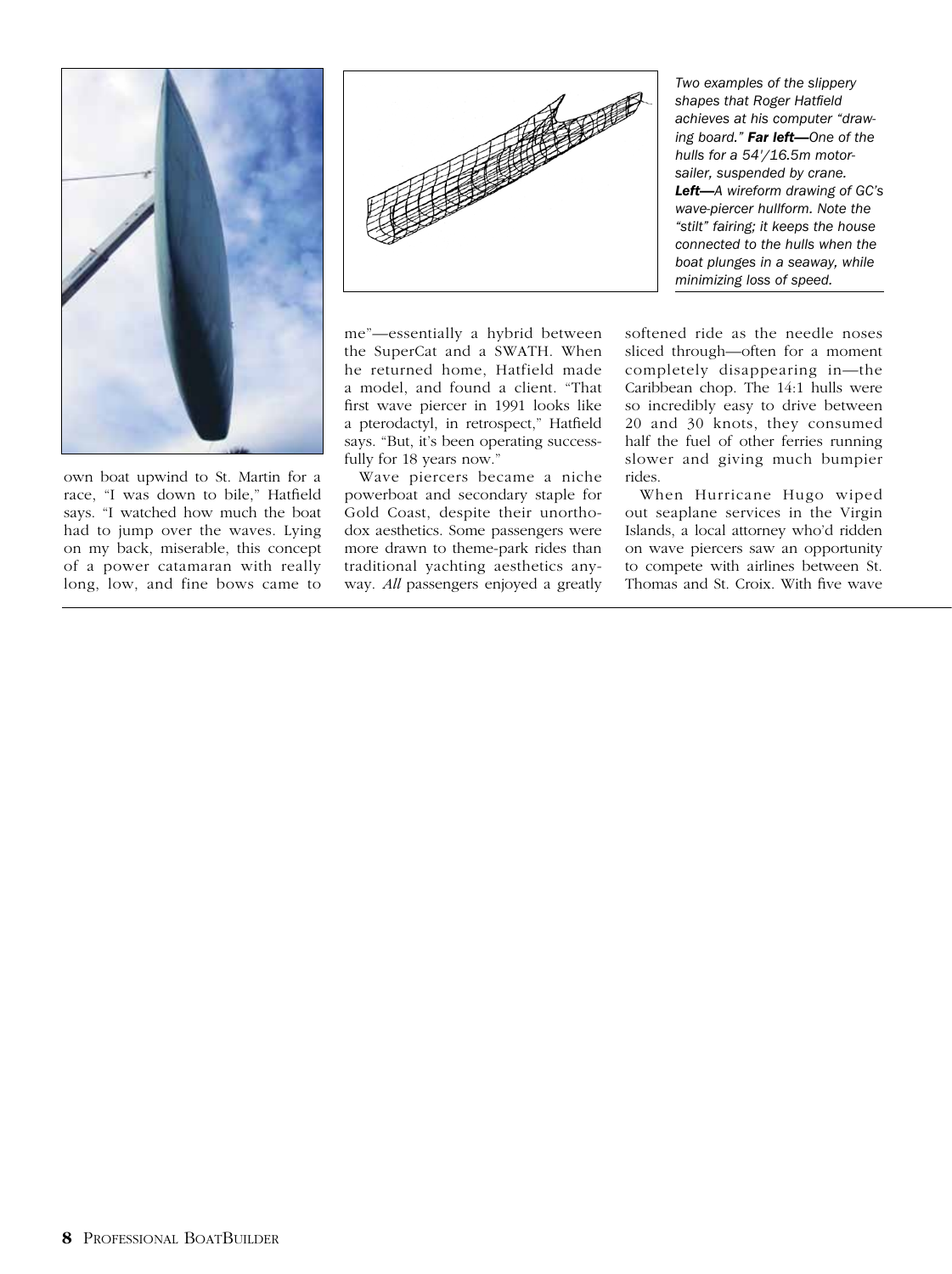piercers up to 60*'*—driven by outboards or inboards—already launched and working perfectly, Gold Coast was confident enough to buy into the action. However, what began as the Fast Cat devolved into the 104*'*  (31.7m) Fiasco Cat: every small problem was accentuated by scale. The initial jet drives would not steer. When Gold Coast launched the boat she ran straight across the harbor and put one of her bows through another boat.

"I still remember sitting down on the floor at the Hatfields' place deciding whether we should sell the business or borrow money," recalls Difede. To raise the \$360,000 for new jets, he and Hatfield mortgaged their homes and sold—at no profit—a charter cat they'd been building for their own charter operations. When replacement drives arrived, Hatfield discovered problems with the CV joints, flanges out of true, and both shafts and flywheels out of balance. Once the boat was finally ready for a U.S. Coast Guard inspection run, the long cantilevered bows began

*The cross-section of the base of an earlier (circa 2000) wood-epoxy mast reveals the structure that Gold Coast successfully employed in its spars.*

to vibrate, growing with an alarming harmonic resonance never felt on Gold Coast's smaller boats. During a run in a tropical depression, a bow snapped off. Watertight compartments kept the boat well afloat, and she returned to port under her own steam, but it was the final straw. The ferry's investors bailed.

After re-engineering the structure by way of finite element analysis, doing repairs that involved larger fairings from the superstructure down onto the bows, and confirming loads with strain gauges, Gold Coast got the boat re-approved by the Coast Guard—but it had cost the company an additional half-million dollars. Today, the Fast Cat serves passengers in Mexico, but it would take Gold Coast years to dig itself out of that hole. Fortunately, the company's stockholders stood by its side, though one would warn, "Mr.



Difede, you are going to focus on this boatbuilding company, and you're going to stop creating charter businesses off to the side."

So that's exactly what Gold Coast did.

By the turn of the millennium and 17 boats later, including an 83*'*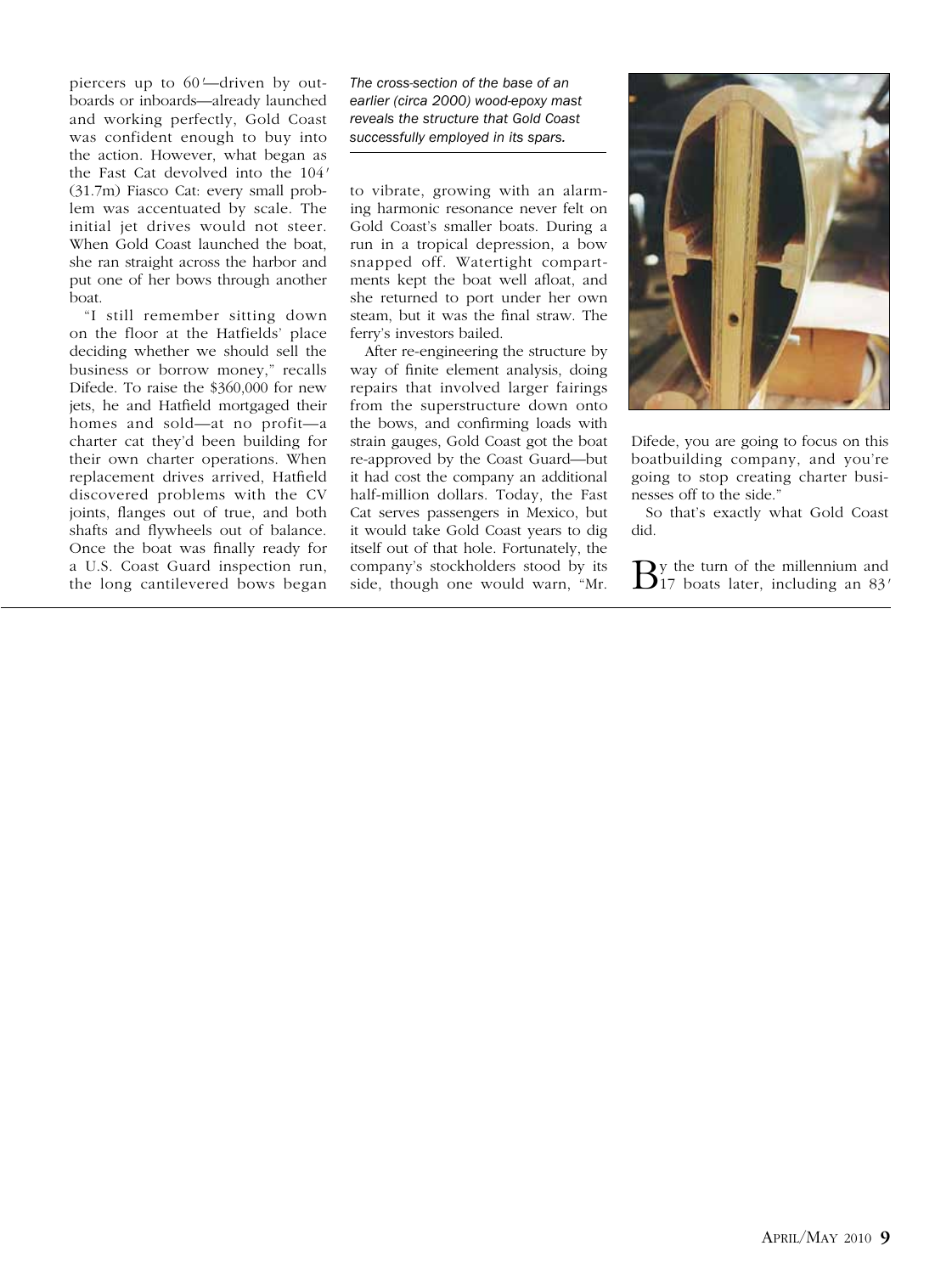(25.2m) Fast Cat, the company had found that elements of wood-epoxy boats not completely sealed with epoxy could sometimes fall prey to cracks, spots of rot, even invasion by termites, beetles, and other tropical foes. Hatfield concluded, "We'd gotten wood engineering down to a fine technique, but the world was asking us to do foam sandwich."

Gold Coast had always mixed construction media. Most of the company's first 30 boats matched stripplanked bottoms to tortured-ply topsides, but Gold Coast had put balsa core into the bottoms of its first two cats, and had widely applied other cores and composites. Glass and resin were hardly new to them. Still, Hatfield was reluctant to convert completely. "Rich was interested," he says. "I wasn't sure how interested I was. We were doing a good job with glassing the outside of our boats and with taping, and that was the most frustrating part of our job. But when Rich concentrated his attention on boatbuilding, he really put his heart and soul into it. He was sure that he could sell more foam/glass boats. He also thought we could sell them for less." To which Hatfield adds, "Rich was right on the first."

They began with a 77*'* (23.4m) catamaran for 125 passengers with vacuum-bagged foam/glass hulls and wood beams. "It came out beautifully," Hatfield says. "Eventually I just gave in and built boats out of glass entirely, at the same weight and with the same amount of deflection as wood, but with greater strength. They cost a little more, but they're going to last forever."

Next, Difede brought down experts in resin infusion and began figuring out, and testing, the process. Hatfield credits Difede's thoroughness, though he remembers, "We had our steep learning curve where, like open-heart surgeons, say, we'd be slicing open the plastic on a cabintop. We had \$20,000 of materials and we were going to lose them all if we couldn't figure out how to stop this massive hemorrhage of resin and vacuum." Now, 40 resininfused hulls later, Difede and Hatfield are pros at the process.

Indeed, over time they found they were infusing too many parts, so they pulled back to concentrate on other ways to build custom boats efficiently. Similarities among Gold Coast boats allow many of them to share parts. Difede notes, "We can build on a near-common platform, like an auto company," which may place a variety of bodies on a common chassis. "A cat has two hulls, x-number of beams, a wet deck, an upper deck, cabin sides, a windshield, and a roof. So, how many molds do you need? You can make a perfect mold for every part; or, only enough to make whatever *shapes* you need."

Even a flat layup table produces numerous pieces, but the company also built common-seat molds with edges radiused so that they need no cushions for comfort. On another mold with constant radius, Gold Coast can cast either an inside or outside corner. Hatfield soon included easily bonded, standardized pultruded composites. He could form crossbeams and other structural elements with bar stock, and beam sections that weigh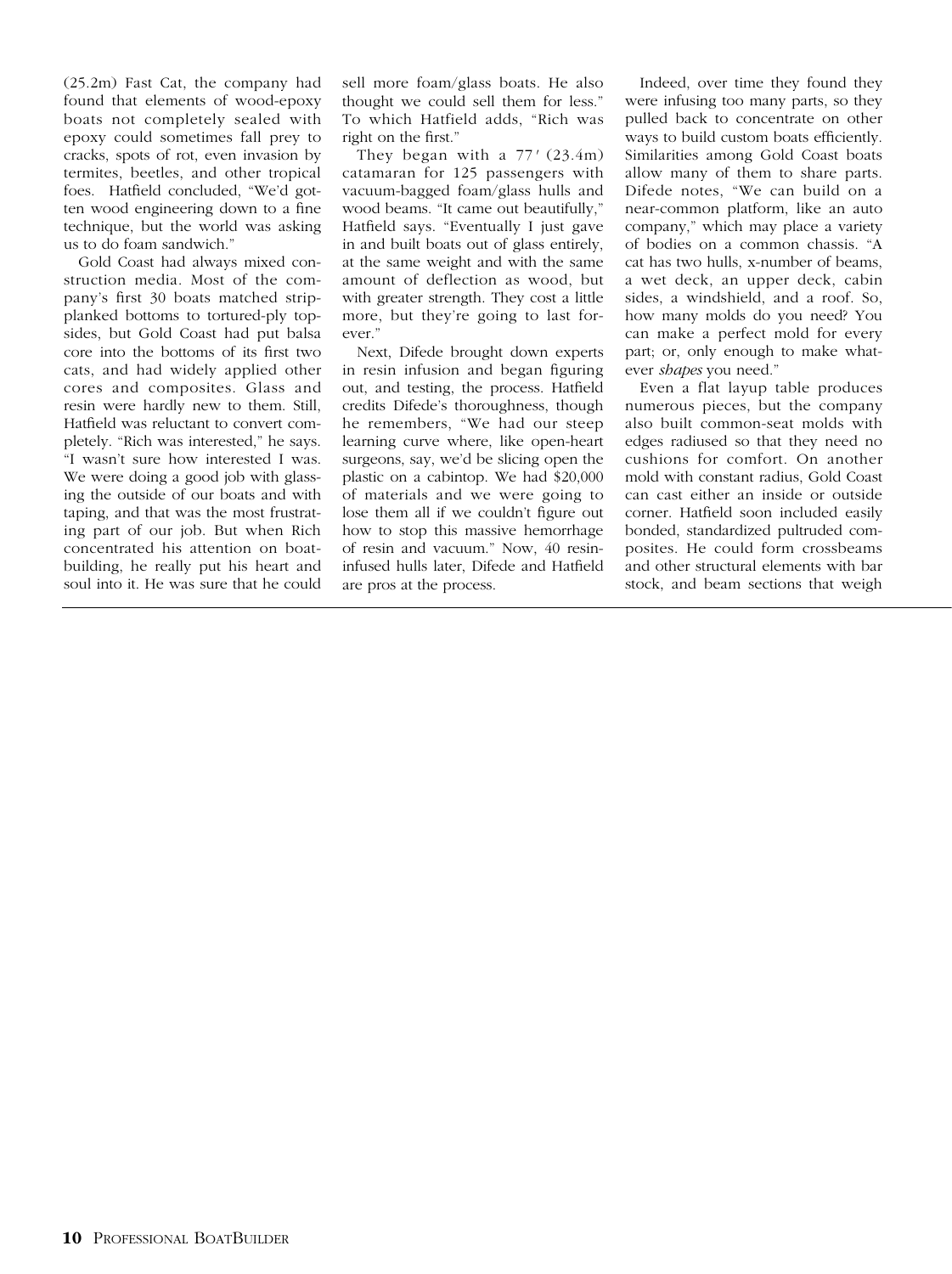

*The salty cockpit and galley of a semi-custom 57'/17.4m sailing cat whose model Gold Coast refers to as a Mathers. Note the quality of finish and, in the galley, the abundance of space and natural light—compared to, say, most galleys down below in a similarly sized monohull.* 

about half what aluminum does for the same strength. Over the years, Gold Coast built up a small collection of hull molds from 42*'* to 65*'* (12.8m to 19.8m), many of which can be used as is or slightly modified to suit a new project.

"We don't actually own all those

molds," notes Hatfield. "The clients own some." Gold Coast gets a fee for reusing a mold, but until they get their money back, so do the clients who finance their construction. It's just one example of the flexibility of working relationships Gold Coast has enjoyed with its clients. A few, like

experienced racing sailor Joe Colpitt, have largely directed Hatfield and his design team: Colpitt developed a custom liveaboard high-performance trimaran.

Others, like Sonny Eymann, have been regular clients since the early years. As Hatfield puts it, Eymann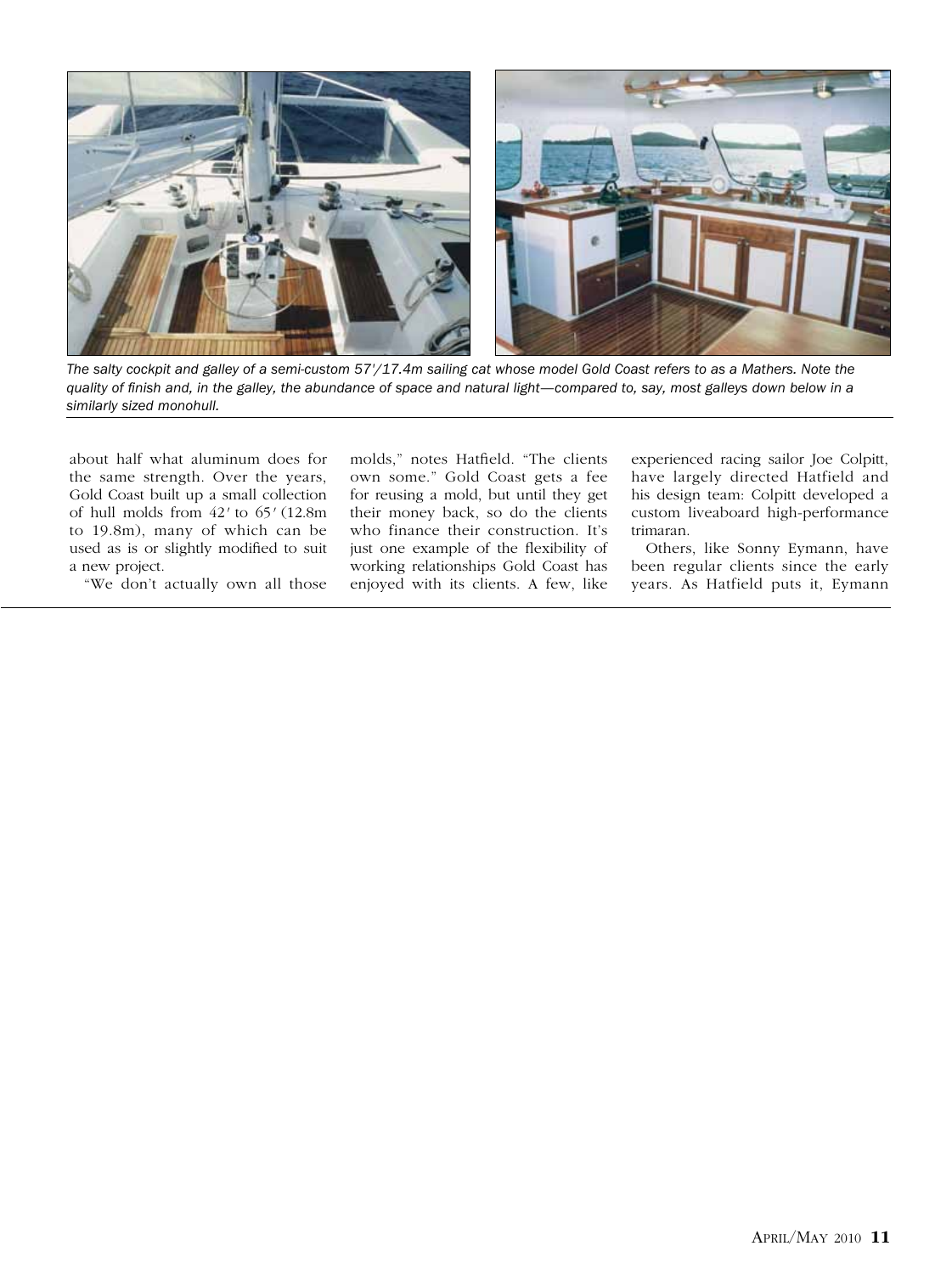"leaned heavily" on Gold Coast to build the first few of his current fleet of day-charter and ferry boats, but later on worked more on co-developing designs and then building the boats himself. Recently, Eymann leased space and tooling from Gold Coast to build hulls with his own crew, then hired Gold Coast to assemble and finish the boat.

*Whatever works* remains a Gold Coast credo.

Some things do not work, though.<br>
For Gold Coast's first 20 boats, which were relatively simple and of very similar design, it was easy for Difede to accurately quote and schedule. In recent years, however, clients want more-customized designs, boats that contain more complex and expensive systems, and feature a luxury-yacht finish. Few of the newest Gold Coast sailboats still offer that old near-raceboat performance, as people migrate increasingly toward motorsailers that can power at 20-plus knots. Gold Coast's customers also want a wide range of vessels, from party

*Hatfield, right, and Difede ham it up after the author's interview for this article in the trailer that serves as Gold Coast's design and business office. Difede's and Hatfield's Gold Coast venture has not just endured, but prospered, for nearly three decades a testament to their perseverance, professionalism, and resilience.*

boats to dive boats.

Hatfield and Difede attempted to be clear with clients and encourage consistency, but variations in designs, material costs, and the changing desires of clients as the boats were being built forced Gold Coast to build strictly on a time-and-materials basis.

One might think that production boatbuilding would make things easier, but both Difede and Hatfield disagree, noting that they've never had the two-plus million dollars to set up production for a big boat. More importantly, they point out that builders often convince themselves that their production vision will be *the* boat everybody wants; in fact, few



boats find such demand. Instead, Gold Coast's clients increasingly seek individual visions. Those shift, too. When the economy crashed in the current recession, cost became the priority for most clients, versus, say, quick launch dates. To respond, Gold Coast has now returned to incorporating Douglas-fir into the connective structures, eliminating all non-essentials, and working with fixed bids. Such changes are more difficult with production building. "So I guess the bad news is that we are not a produc